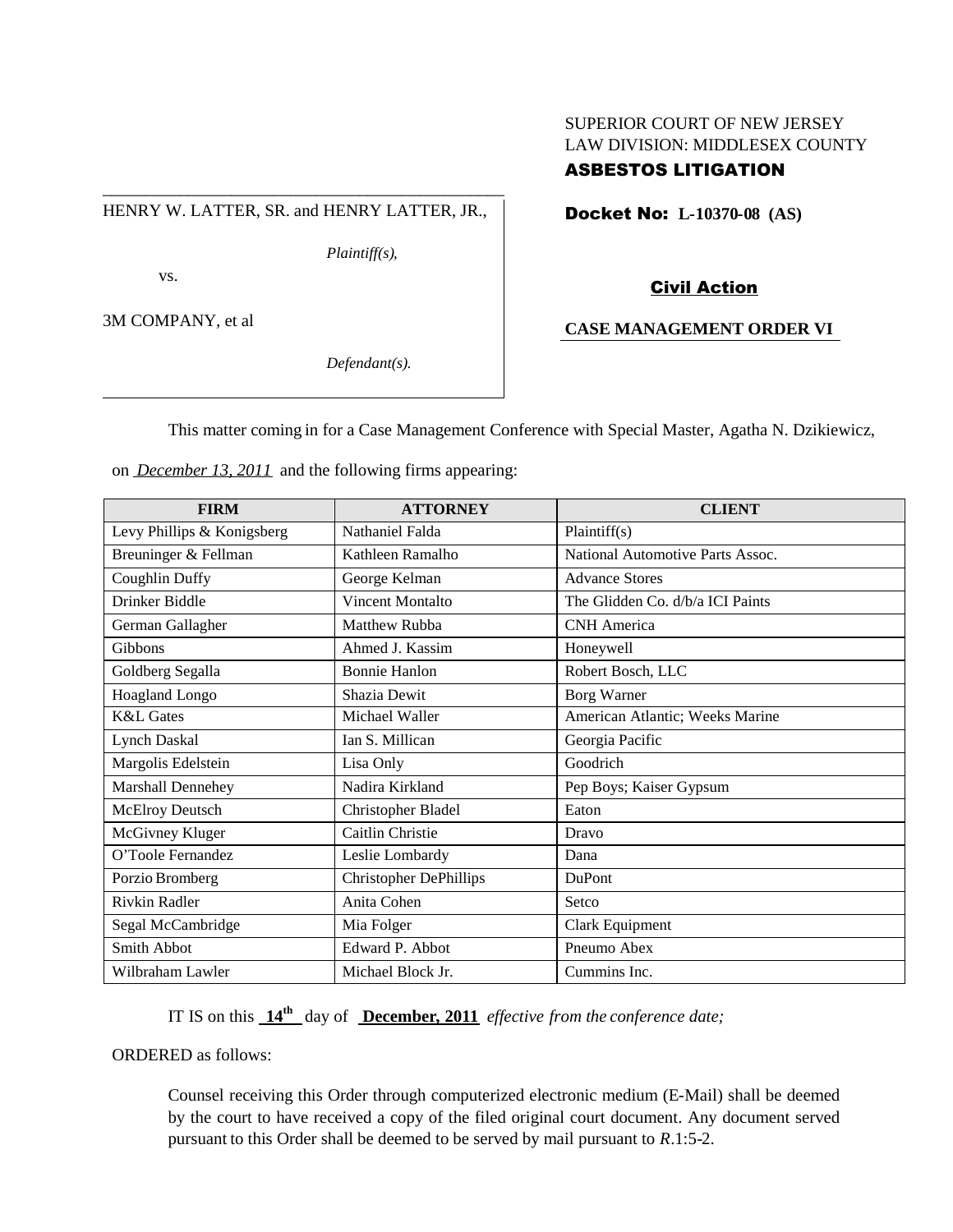### **DISCOVERY**

| January 13, 2012                | Plaintiff shall serve answers to wrongful death interrogatories by this date.                                                                                                                               |
|---------------------------------|-------------------------------------------------------------------------------------------------------------------------------------------------------------------------------------------------------------|
| January 6, 2012                 | Defendants shall serve answers to standard interrogatories by this date.                                                                                                                                    |
| February 3, 2012                | Plaintiff shall propound supplemental interrogatories and document requests by<br>this date.                                                                                                                |
| March 2, 2012                   | Defendants shall serve answers to supplemental interrogatories and document<br>requests by this date.                                                                                                       |
| February 3, 2012                | Defendants shall propound supplemental interrogatories and document requests<br>by this date.                                                                                                               |
| March 2, 2012                   | Plaintiff shall serve answers to supplemental interrogatories and document<br>requests by this date.                                                                                                        |
| April 30, 2012                  | Fact discovery, including depositions, shall be completed by this date. Plaintiff's<br>counsel shall contact the Special Master within one week of this deadline if all<br>fact discovery is not completed. |
| April 30, 2012                  | Depositions of corporate representatives shall be completed by this date.                                                                                                                                   |
| <b>BADY XZ ORIGINY TO ADOUT</b> |                                                                                                                                                                                                             |

## **EARLY SETTLEMENT**

May 11, 2012 Settlement demands shall be served on all counsel and the Special Master by this date.

## **SUMMARY JUDGMENT MOTION PRACTICE**

| May 18, 2012 | Summary judgment motions limited to product identification issues shall be filed |
|--------------|----------------------------------------------------------------------------------|
|              | no later than this date.                                                         |

June 15, 2012 Last return date for product identification summary judgment motions.

#### **MEDICAL DEFENSE**

July 6, 2012 Defendants shall identify its medical experts and serve medical expert reports, if any, by this date.

# **LIABILITY EXPERT REPORTS**

July 6, 2012 Defendants shall identify its liability experts and serve liability expert reports, if any, by this date or waive any opportunity to rely on liability expert testimony.

 $\_$  ,  $\_$  ,  $\_$  ,  $\_$  ,  $\_$  ,  $\_$  ,  $\_$  ,  $\_$  ,  $\_$  ,  $\_$  ,  $\_$  ,  $\_$  ,  $\_$  ,  $\_$  ,  $\_$  ,  $\_$  ,  $\_$  ,  $\_$  ,  $\_$  ,  $\_$  ,  $\_$  ,  $\_$  ,  $\_$  ,  $\_$  ,  $\_$  ,  $\_$  ,  $\_$  ,  $\_$  ,  $\_$  ,  $\_$  ,  $\_$  ,  $\_$  ,  $\_$  ,  $\_$  ,  $\_$  ,  $\_$  ,  $\_$  ,